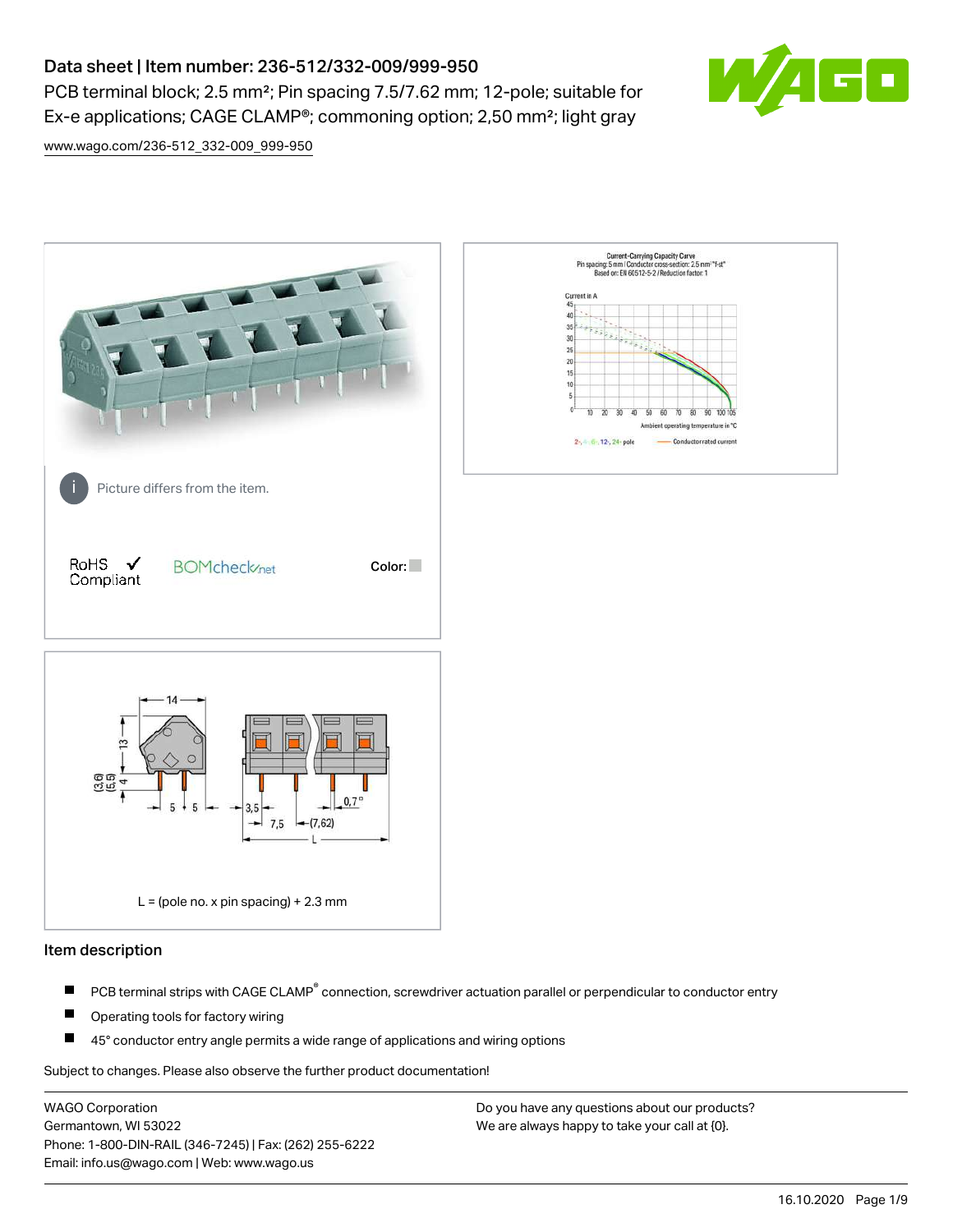

Set to metric or inch pin spacing by compressing PCB terminal strips or pulling them apart

# Data

Electrical data

## Ex information

| Ratings per                | ATEX: PTB 06 ATEX 1061 U / IECEx: PTB 06.0042 U |  |
|----------------------------|-------------------------------------------------|--|
| Rated voltage EN (Ex e II) | 275 V                                           |  |
| Rated current (Ex e II)    | 16 A                                            |  |

# Connection data

| Connection technology                             | CAGE CLAMP®                            |
|---------------------------------------------------|----------------------------------------|
| Actuation type                                    | Operating tool                         |
| Solid conductor                                   | $0.082.5$ mm <sup>2</sup> / 28  12 AWG |
| Fine-stranded conductor                           | $0.082.5$ mm <sup>2</sup> / 28  12 AWG |
| Fine-stranded conductor; with insulated ferrule   | $0.251.5$ mm <sup>2</sup>              |
| Fine-stranded conductor; with uninsulated ferrule | $0.251.5$ mm <sup>2</sup>              |
| Strip length                                      | $56$ mm / 0.2  0.24 inch               |
| Conductor connection direction to PCB             | 45°                                    |
| Pole No.                                          | 12                                     |
| Total number of connection points                 | 12                                     |
| Total number of potentials                        | 12                                     |
| Number of connection types                        |                                        |
| Number of levels                                  | 1                                      |
| Note (conductor cross-section)                    | 12 AWG: THHN, THWN                     |

# Physical data

| Pin spacing                          | 7.5/7.62 mm / 0.295/0.3 inch |
|--------------------------------------|------------------------------|
| Width                                | 92.3 mm / 3.634 inch         |
| Height                               | 18.5 mm / 0.728 inch         |
| Height from the surface              | 13 mm / 0.512 inch           |
| Depth                                | 14 mm / 0.551 inch           |
| Solder pin length                    | $5.5 \,\mathrm{mm}$          |
| Solder pin dimensions                | $0.7 \times 0.7$ mm          |
| Drilled hole diameter with tolerance | 1.1 $(+0.1)$ mm              |

Subject to changes. Please also observe the further product documentation!

| <b>WAGO Corporation</b>                                | Do you have any questions about our products? |
|--------------------------------------------------------|-----------------------------------------------|
| Germantown, WI 53022                                   | We are always happy to take your call at {0}. |
| Phone: 1-800-DIN-RAIL (346-7245)   Fax: (262) 255-6222 |                                               |
| Email: info.us@wago.com   Web: www.wago.us             |                                               |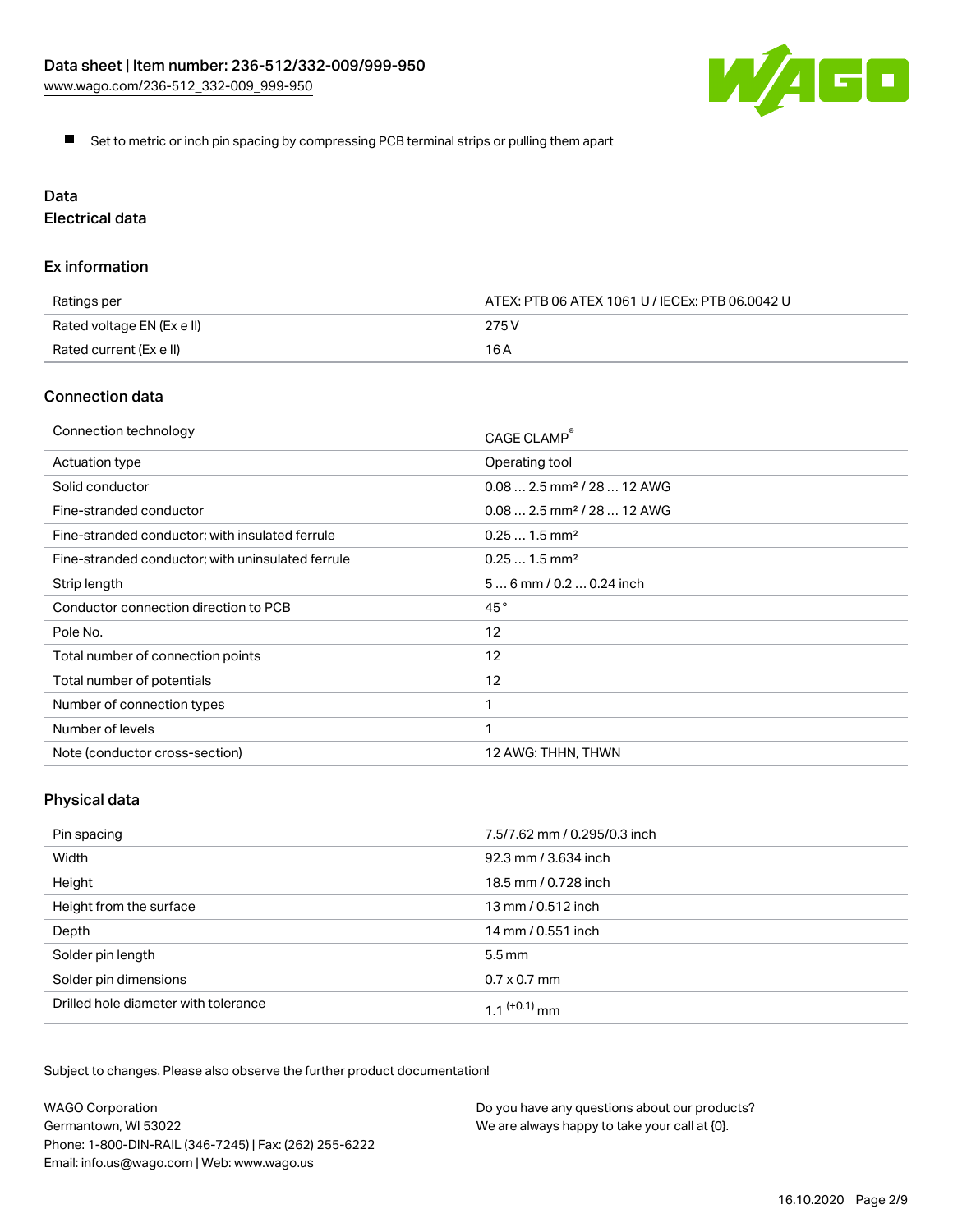

# PCB contact

| PCB contact                         | THT                                      |
|-------------------------------------|------------------------------------------|
| Solder pin arrangement              | over the entire terminal strip (in-line) |
| Number of solder pins per potential |                                          |

### Material Data

| Color                       | light gray                            |
|-----------------------------|---------------------------------------|
| Material group              |                                       |
| Insulation material         | Polyamide (PA66)                      |
| Flammability class per UL94 | V <sub>0</sub>                        |
| Clamping spring material    | Chrome nickel spring steel (CrNi)     |
| Contact material            | Electrolytic copper $(E_{\text{Cu}})$ |
| Contact plating             | tin-plated                            |
| Fire load                   | $0.22$ MJ                             |
| Weight                      | 13.1 <sub>g</sub>                     |

### Environmental Requirements

| Limit temperature range | +105 °C<br>-60 |  |
|-------------------------|----------------|--|
|-------------------------|----------------|--|

# Commercial data

| Pac.        | <b>DOV</b>     |
|-------------|----------------|
| tvne        | ∧שם            |
| <b>GTIN</b> | $ -$<br>$   -$ |

# Approvals / Certificates

#### Ex-Approvals

|                                                             |                                       |                                 | Certificate      |
|-------------------------------------------------------------|---------------------------------------|---------------------------------|------------------|
| Logo                                                        | Approval                              | <b>Additional Approval Text</b> | name             |
|                                                             | <b>ATEx</b>                           | EN 60079                        | PTB 06           |
| Physikalisch Technische Bundesanstalt (PTB)<br>$\checkmark$ |                                       | Atex 1061                       |                  |
|                                                             |                                       |                                 | $U($ ll 2 G Ex   |
|                                                             |                                       |                                 | ell bzw. I       |
|                                                             |                                       |                                 | M2 Ex el)        |
|                                                             | <b>IECEX</b>                          | IEC 60079                       | <b>IECEX PTB</b> |
|                                                             | Physikalisch Technische Bundesanstalt |                                 | 06.0042U         |

Subject to changes. Please also observe the further product documentation!

WAGO Corporation Germantown, WI 53022 Phone: 1-800-DIN-RAIL (346-7245) | Fax: (262) 255-6222 Email: info.us@wago.com | Web: www.wago.us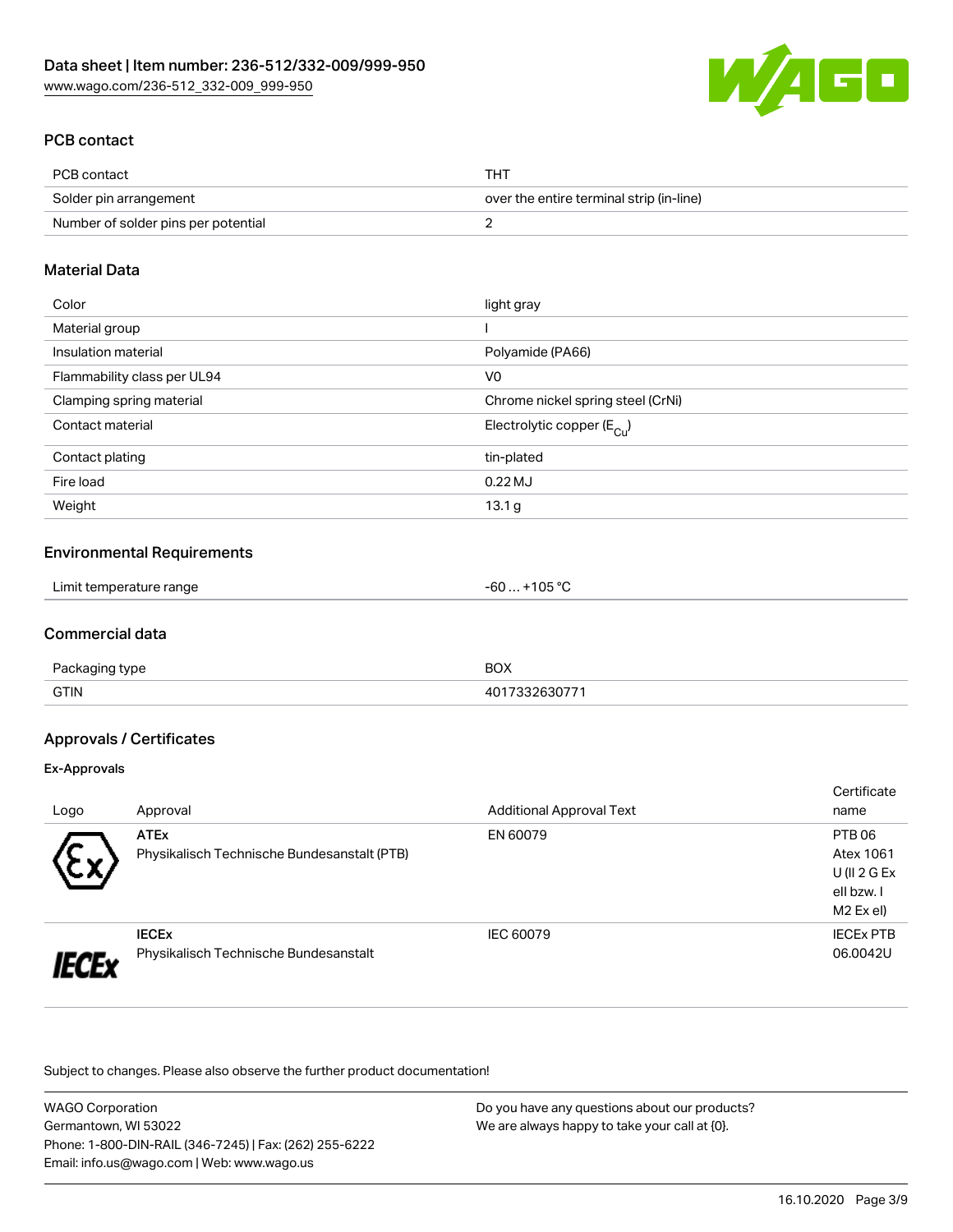

# **Counterpart**

## Compatible products

| check               |                                                                                                                                                                                    |                                  |
|---------------------|------------------------------------------------------------------------------------------------------------------------------------------------------------------------------------|----------------------------------|
|                     | Item no.: 231-125<br>Testing plug module with contact stud; Pin spacing 7.62 mm / 0.3 in; 2,50 mm <sup>2</sup> ; orange                                                            | www.wago.com/231-125             |
|                     | Item no.: 231-161<br>Testing plug module with contact stud; for 236 Series; Pin spacing 7.5 mm / 0.295 in; gray                                                                    | www.wago.com/231-161             |
| tools               |                                                                                                                                                                                    |                                  |
|                     | Item no.: 210-657<br>Operating tool; Blade: 3.5 x 0.5 mm; with a partially insulated shaft; short; multicoloured                                                                   | www.wago.com/210-657             |
|                     | Item no.: 210-658<br>Operating tool; Blade: 3.5 x 0.5 mm; with a partially insulated shaft; angled; short; multicoloured                                                           | www.wago.com/210-658             |
|                     | Item no.: 210-720<br>Operating tool; Blade: 3.5 x 0.5 mm; with a partially insulated shaft; multicoloured                                                                          | www.wago.com/210-720             |
|                     | Item no.: 236-332<br>Operating tool; natural                                                                                                                                       | www.wago.com/236-332             |
|                     | Item no.: 236-335<br>Operating tool; gray                                                                                                                                          | www.wago.com/236-335             |
| Marking accessories |                                                                                                                                                                                    |                                  |
|                     | Item no.: 210-332/750-020<br>Marking strips; as a DIN A4 sheet; MARKED; 1-20 (80x); Height of marker strip: 3 mm; Strip length 182<br>mm; Horizontal marking; Self-adhesive; white | www.wago.com/210-332<br>/750-020 |
|                     | Item no.: 210-332/762-020<br>Marking strips; as a DIN A4 sheet; MARKED; 1-20 (80x); Height of marker strip: 3 mm; Strip length 182<br>mm; Horizontal marking; Self-adhesive; white | www.wago.com/210-332<br>/762-020 |
| ferrule             |                                                                                                                                                                                    |                                  |
|                     | Item no.: 216-101<br>Ferrule; Sleeve for 0.5 mm <sup>2</sup> / AWG 22; uninsulated; electro-tin plated; silver-colored                                                             | www.wago.com/216-101             |
|                     | Item no.: 216-102<br>Ferrule; Sleeve for 0.75 mm <sup>2</sup> / AWG 20; uninsulated; electro-tin plated; silver-colored                                                            | www.wago.com/216-102             |
|                     | Item no.: 216-103<br>Ferrule; Sleeve for 1 mm <sup>2</sup> / AWG 18; uninsulated; electro-tin plated                                                                               | www.wago.com/216-103             |
|                     |                                                                                                                                                                                    |                                  |

Subject to changes. Please also observe the further product documentation!

WAGO Corporation Germantown, WI 53022 Phone: 1-800-DIN-RAIL (346-7245) | Fax: (262) 255-6222 Email: info.us@wago.com | Web: www.wago.us Do you have any questions about our products? We are always happy to take your call at {0}.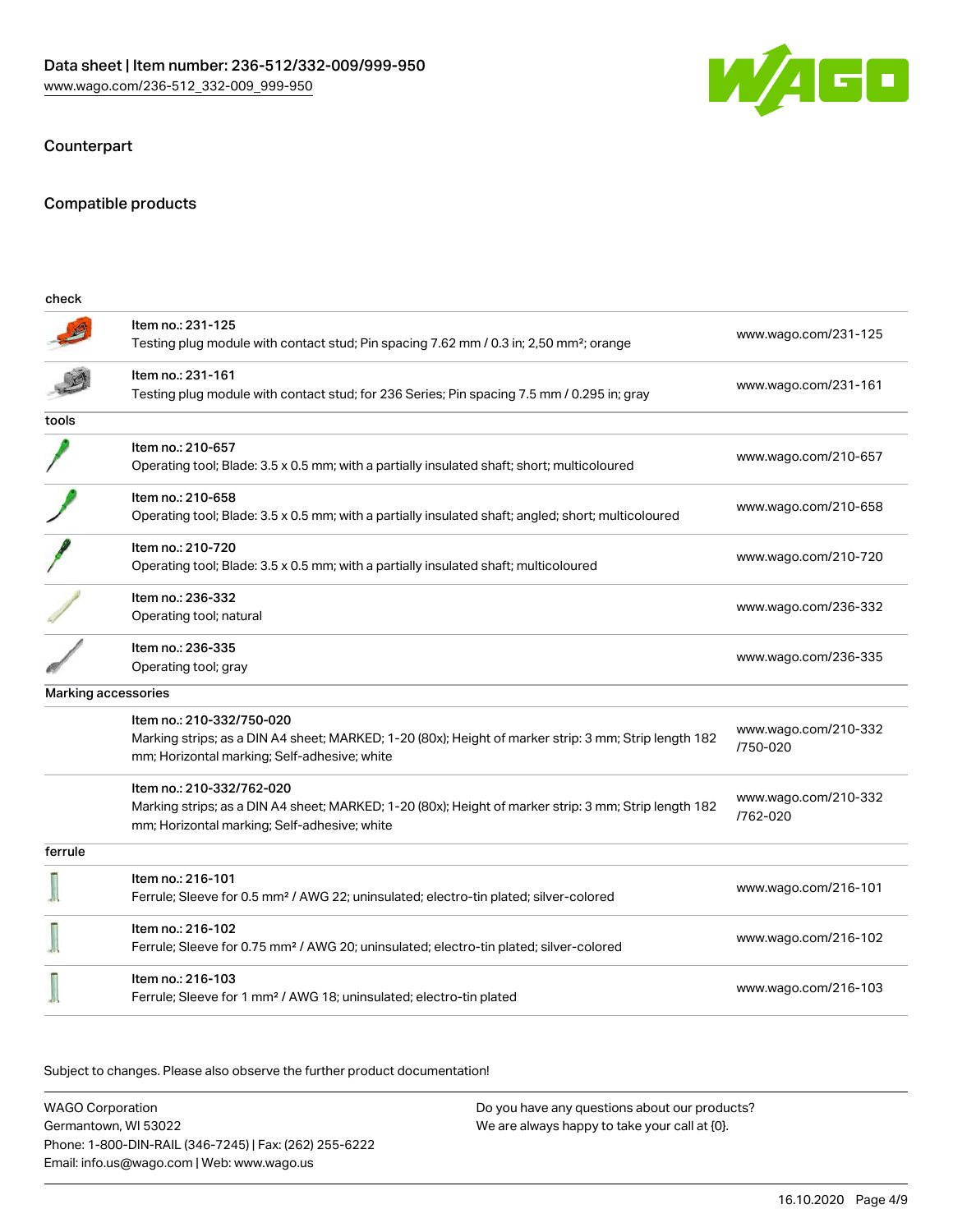# Data sheet | Item number: 236-512/332-009/999-950

[www.wago.com/236-512\\_332-009\\_999-950](http://www.wago.com/236-512_332-009_999-950)



| Item no.: 216-104<br>Ferrule; Sleeve for 1.5 mm <sup>2</sup> / AWG 16; uninsulated; electro-tin plated; silver-colored                                                                            | www.wago.com/216-104 |
|---------------------------------------------------------------------------------------------------------------------------------------------------------------------------------------------------|----------------------|
| Item no.: 216-121<br>Ferrule; Sleeve for 0.5 mm <sup>2</sup> / AWG 22; uninsulated; electro-tin plated; silver-colored                                                                            | www.wago.com/216-121 |
| Item no.: 216-122<br>Ferrule; Sleeve for 0.75 mm <sup>2</sup> / AWG 20; uninsulated; electro-tin plated; silver-colored                                                                           | www.wago.com/216-122 |
| Item no.: 216-123<br>Ferrule; Sleeve for 1 mm <sup>2</sup> / AWG 18; uninsulated; electro-tin plated; silver-colored                                                                              | www.wago.com/216-123 |
| Item no.: 216-124<br>Ferrule; Sleeve for 1.5 mm <sup>2</sup> / AWG 16; uninsulated; electro-tin plated                                                                                            | www.wago.com/216-124 |
| Item no.: 216-131<br>Ferrule; Sleeve for 0.25 mm <sup>2</sup> / AWG 24; uninsulated; electro-tin plated; silver-colored                                                                           | www.wago.com/216-131 |
| Item no.: 216-132<br>Ferrule; Sleeve for 0.34 mm <sup>2</sup> / AWG 24; uninsulated; electro-tin plated                                                                                           | www.wago.com/216-132 |
| Item no.: 216-141<br>Ferrule; Sleeve for 0.5 mm <sup>2</sup> / 20 AWG; uninsulated; electro-tin plated; electrolytic copper; gastight<br>crimped; acc. to DIN 46228, Part 1/08.92                 | www.wago.com/216-141 |
| Item no.: 216-142<br>Ferrule; Sleeve for 0.75 mm <sup>2</sup> / 18 AWG; uninsulated; electro-tin plated; electrolytic copper; gastight<br>crimped; acc. to DIN 46228, Part 1/08.92                | www.wago.com/216-142 |
| Item no.: 216-143<br>Ferrule; Sleeve for 1 mm <sup>2</sup> / AWG 18; uninsulated; electro-tin plated; electrolytic copper; gastight<br>crimped; acc. to DIN 46228, Part 1/08.92                   | www.wago.com/216-143 |
| Item no.: 216-144<br>Ferrule; Sleeve for 1.5 mm <sup>2</sup> / AWG 16; uninsulated; electro-tin plated; electrolytic copper; gastight<br>crimped; acc. to DIN 46228, Part 1/08.92; silver-colored | www.wago.com/216-144 |
| Item no.: 216-151<br>Ferrule; Sleeve for 0.25 mm <sup>2</sup> / AWG 24; uninsulated; electro-tin plated                                                                                           | www.wago.com/216-151 |
| Item no.: 216-152<br>Ferrule; Sleeve for 0.34 mm <sup>2</sup> / AWG 24; uninsulated; electro-tin plated                                                                                           | www.wago.com/216-152 |
| Item no.: 216-201<br>Ferrule; Sleeve for 0.5 mm <sup>2</sup> / 20 AWG; insulated; electro-tin plated; white                                                                                       | www.wago.com/216-201 |
| Item no.: 216-202<br>Ferrule; Sleeve for 0.75 mm <sup>2</sup> / 18 AWG; insulated; electro-tin plated; gray                                                                                       | www.wago.com/216-202 |
| Item no.: 216-203<br>Ferrule; Sleeve for 1 mm <sup>2</sup> / AWG 18; insulated; electro-tin plated; red                                                                                           | www.wago.com/216-203 |
| Item no.: 216-204<br>Ferrule; Sleeve for 1.5 mm <sup>2</sup> / AWG 16; insulated; electro-tin plated; black                                                                                       | www.wago.com/216-204 |
| Item no.: 216-221<br>Ferrule; Sleeve for 0.5 mm <sup>2</sup> / 20 AWG; insulated; electro-tin plated; white                                                                                       | www.wago.com/216-221 |
| Subject to changes. Please also observe the further product documentation!                                                                                                                        |                      |
| <b>WAGO Corporation</b><br>Do you have any questions about our products?                                                                                                                          |                      |

Germantown, WI 53022 Phone: 1-800-DIN-RAIL (346-7245) | Fax: (262) 255-6222 Email: info.us@wago.com | Web: www.wago.us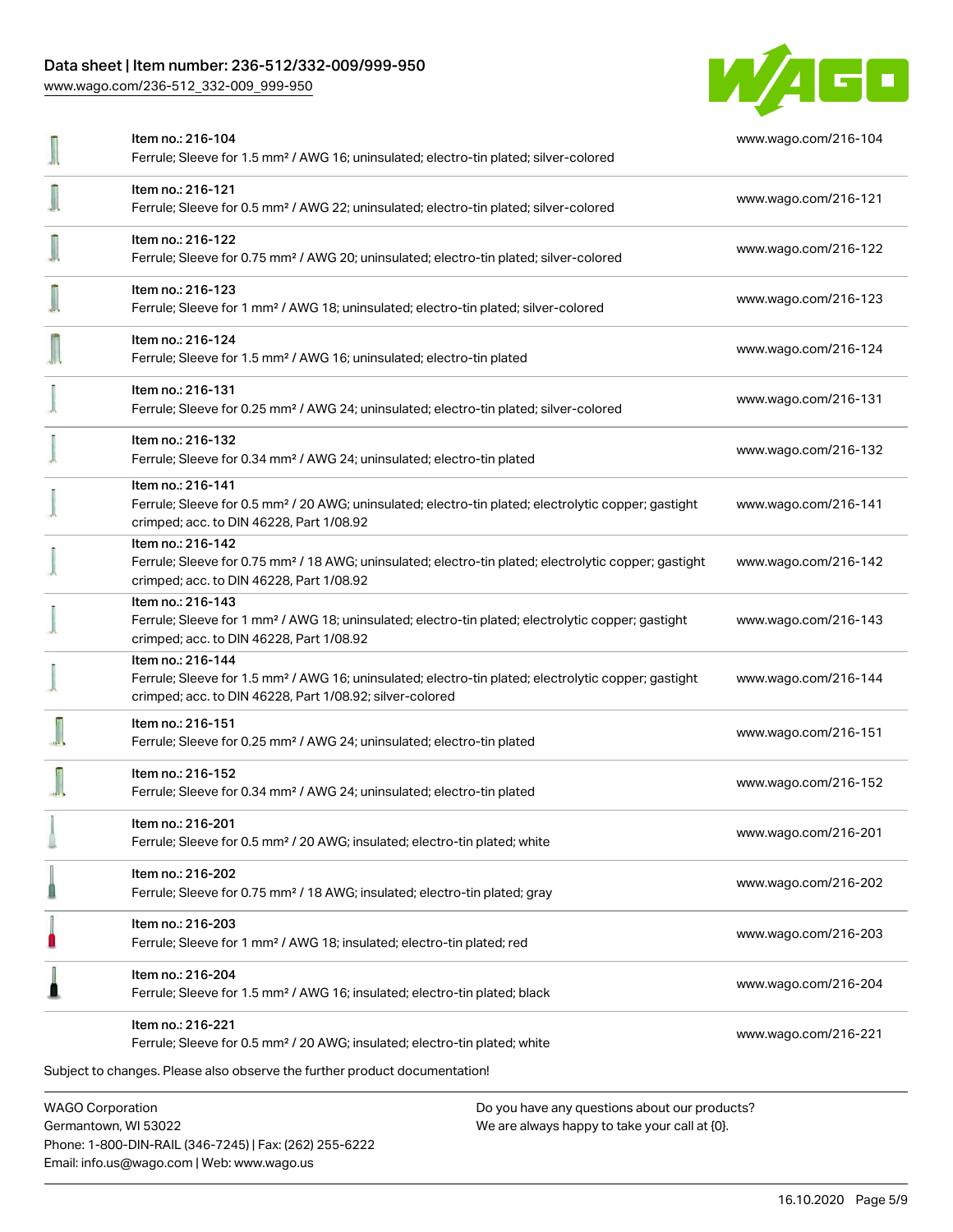# Data sheet | Item number: 236-512/332-009/999-950 [www.wago.com/236-512\\_332-009\\_999-950](http://www.wago.com/236-512_332-009_999-950)

A



| Item no.: 216-222<br>Ferrule; Sleeve for 0.75 mm <sup>2</sup> / 18 AWG; insulated; electro-tin plated; gray                                                                                             | www.wago.com/216-222 |
|---------------------------------------------------------------------------------------------------------------------------------------------------------------------------------------------------------|----------------------|
| Item no.: 216-223<br>Ferrule; Sleeve for 1 mm <sup>2</sup> / AWG 18; insulated; electro-tin plated; red                                                                                                 | www.wago.com/216-223 |
| Item no.: 216-224<br>Ferrule; Sleeve for 1.5 mm <sup>2</sup> / AWG 16; insulated; electro-tin plated; black                                                                                             | www.wago.com/216-224 |
| Item no.: 216-241<br>Ferrule; Sleeve for 0.5 mm <sup>2</sup> / 20 AWG; insulated; electro-tin plated; electrolytic copper; gastight<br>crimped; acc. to DIN 46228, Part 4/09.90; white                  | www.wago.com/216-241 |
| Item no.: 216-242<br>Ferrule; Sleeve for 0.75 mm <sup>2</sup> / 18 AWG; insulated; electro-tin plated; electrolytic copper; gastight<br>crimped; acc. to DIN 46228, Part 4/09.90; gray                  | www.wago.com/216-242 |
| Item no.: 216-243<br>Ferrule; Sleeve for 1 mm <sup>2</sup> / AWG 18; insulated; electro-tin plated; electrolytic copper; gastight crimped; www.wago.com/216-243<br>acc. to DIN 46228, Part 4/09.90; red |                      |
| Item no.: 216-244<br>Ferrule; Sleeve for 1.5 mm <sup>2</sup> / AWG 16; insulated; electro-tin plated; electrolytic copper; gastight<br>crimped; acc. to DIN 46228, Part 4/09.90; black                  | www.wago.com/216-244 |
| Item no.: 216-262<br>Ferrule; Sleeve for 0.75 mm <sup>2</sup> / 18 AWG; insulated; electro-tin plated; electrolytic copper; gastight<br>crimped; acc. to DIN 46228, Part 4/09.90; gray                  | www.wago.com/216-262 |
| Item no.: 216-263<br>Ferrule; Sleeve for 1 mm <sup>2</sup> / AWG 18; insulated; electro-tin plated; electrolytic copper; gastight crimped; www.wago.com/216-263<br>acc. to DIN 46228, Part 4/09.90; red |                      |
| Item no.: 216-264<br>Ferrule; Sleeve for 1.5 mm <sup>2</sup> / AWG 16; insulated; electro-tin plated; electrolytic copper; gastight<br>crimped; acc. to DIN 46228, Part 4/09.90; black                  | www.wago.com/216-264 |
| Item no.: 216-284<br>Ferrule; Sleeve for 1.5 mm <sup>2</sup> / AWG 16; insulated; electro-tin plated; electrolytic copper; gastight<br>crimped; acc. to DIN 46228, Part 4/09.90; black                  | www.wago.com/216-284 |
| Item no.: 216-301<br>Ferrule; Sleeve for 0.25 mm <sup>2</sup> / AWG 24; insulated; electro-tin plated; yellow                                                                                           | www.wago.com/216-301 |
| Item no.: 216-302<br>Ferrule; Sleeve for 0.34 mm <sup>2</sup> / 22 AWG; insulated; electro-tin plated; green                                                                                            | www.wago.com/216-302 |
| Item no.: 216-321<br>Ferrule; Sleeve for 0.25 mm <sup>2</sup> / AWG 24; insulated; electro-tin plated; yellow                                                                                           | www.wago.com/216-321 |
| Item no.: 216-322<br>Ferrule; Sleeve for 0.34 mm <sup>2</sup> / 22 AWG; insulated; electro-tin plated; green                                                                                            | www.wago.com/216-322 |

Subject to changes. Please also observe the further product documentation!

WAGO Corporation Germantown, WI 53022 Phone: 1-800-DIN-RAIL (346-7245) | Fax: (262) 255-6222 Email: info.us@wago.com | Web: www.wago.us Do you have any questions about our products? We are always happy to take your call at {0}.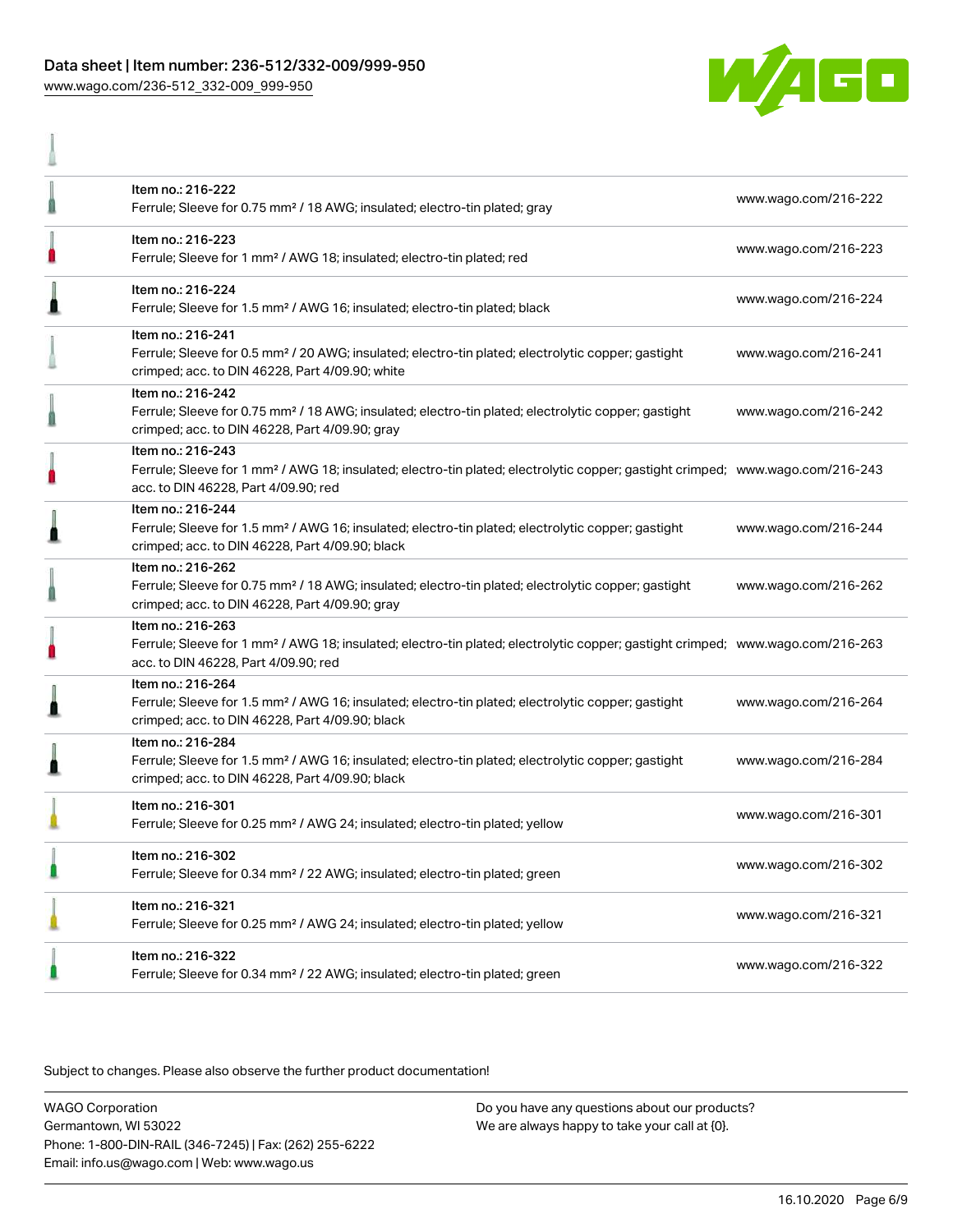

# Downloads Documentation

| <b>Additional Information</b>                                                                                                                                          |             |               |          |
|------------------------------------------------------------------------------------------------------------------------------------------------------------------------|-------------|---------------|----------|
| Technical explanations                                                                                                                                                 | Apr 3, 2019 | pdf<br>3.6 MB | Download |
| <b>CAD files</b>                                                                                                                                                       |             |               |          |
| CAD data                                                                                                                                                               |             |               |          |
| 2D/3D Models 236-512/332-009/999-950                                                                                                                                   |             | <b>URL</b>    | Download |
| <b>CAE</b> data                                                                                                                                                        |             |               |          |
| EPLAN Data Portal 236-512/332-009/999-950                                                                                                                              |             | URL           | Download |
| <b>PCB Design</b>                                                                                                                                                      |             |               |          |
| Symbol and Footprint 236-512/332-009/999-950                                                                                                                           |             | URL           | Download |
| CAx data for your PCB design, consisting of "schematic symbols and PCB footprints",<br>allow easy integration of the WAGO component into your development environment. |             |               |          |
| Supported formats:                                                                                                                                                     |             |               |          |
| ш<br>Accel EDA 14 & 15                                                                                                                                                 |             |               |          |
| п<br>Altium 6 to current version                                                                                                                                       |             |               |          |
| ш<br>Cadence Allegro                                                                                                                                                   |             |               |          |
| ш<br>DesignSpark                                                                                                                                                       |             |               |          |
| Ш<br>Eagle Libraries                                                                                                                                                   |             |               |          |
| ш<br>KiCad                                                                                                                                                             |             |               |          |
| ш<br>Mentor Graphics BoardStation                                                                                                                                      |             |               |          |
| ш<br>Mentor Graphics Design Architect                                                                                                                                  |             |               |          |
| ш<br>Mentor Graphics Design Expedition 99 and 2000                                                                                                                     |             |               |          |
| ш<br>OrCAD 9.X PCB and Capture                                                                                                                                         |             |               |          |
| PADS PowerPCB 3, 3.5, 4.X, and 5.X                                                                                                                                     |             |               |          |
| PADS PowerPCB and PowerLogic 3.0                                                                                                                                       |             |               |          |
| ш<br>PCAD 2000, 2001, 2002, 2004, and 2006                                                                                                                             |             |               |          |
| Pulsonix 8.5 or newer                                                                                                                                                  |             |               |          |
| <b>STL</b>                                                                                                                                                             |             |               |          |
| 3D STEP                                                                                                                                                                |             |               |          |

Subject to changes. Please also observe the further product documentation!

WAGO Corporation Germantown, WI 53022 Phone: 1-800-DIN-RAIL (346-7245) | Fax: (262) 255-6222 Email: info.us@wago.com | Web: www.wago.us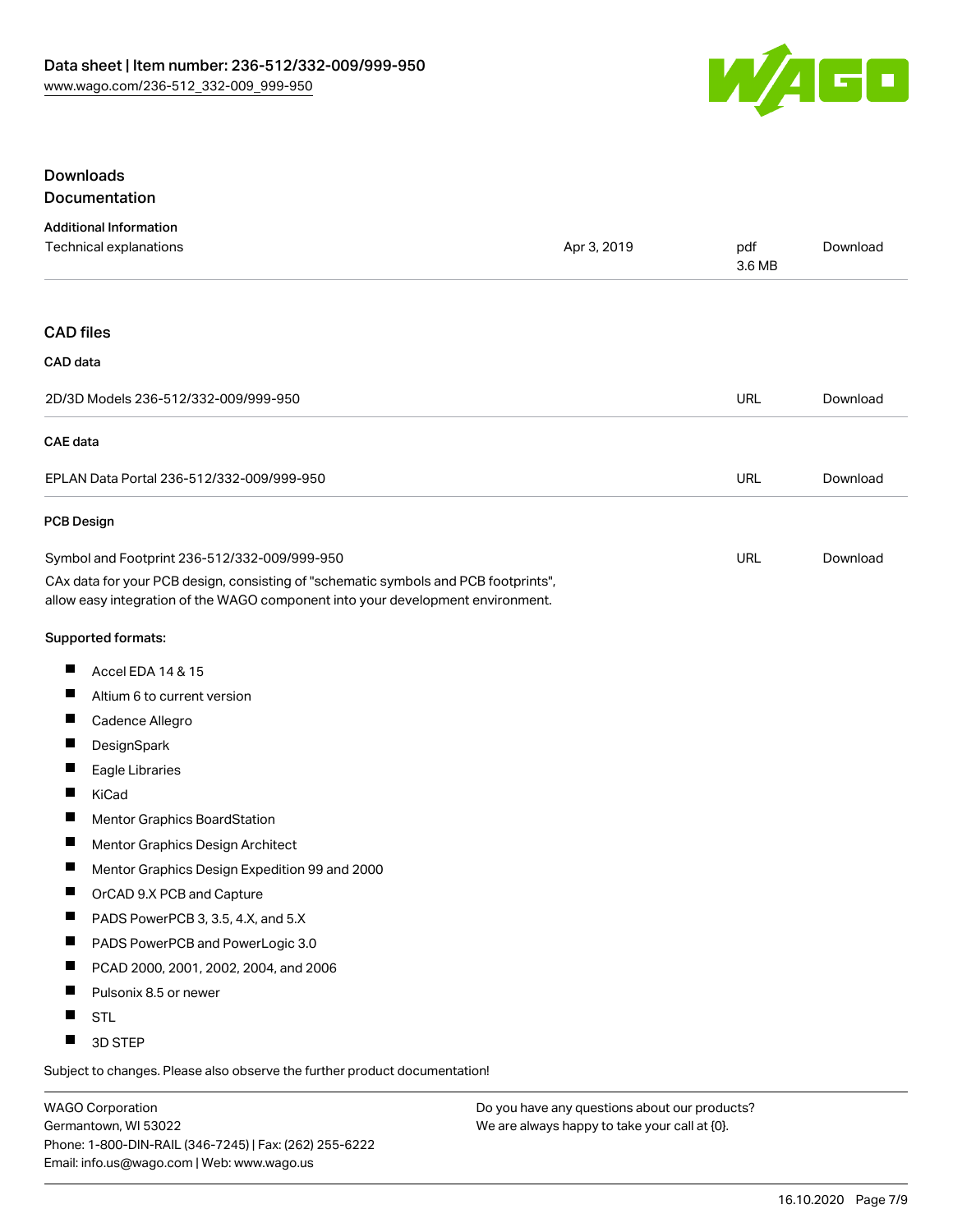

- П TARGET 3001!
- ш View Logic ViewDraw
- П Quadcept
- $\blacksquare$ Zuken CadStar 3 and 4
- Zuken CR-5000 and CR-8000 П

PCB Component Libraries (EDA), PCB CAD Library Ultra Librarian

## Installation Notes

#### Conductor termination



Inserting a conductor via 3.5 mm screwdriver.



screwdriver.



Inserting a conductor via 3.5 mm Inserting a conductor via operating tool.

Screwdriver actuation parallel to conductor entry.

Screwdriver actuation perpendicular to conductor entry.



Compared to standard screwdrivers, these operating tools are far more convenient for wiring PCB terminal strips at factory.

.<br>Subject to changes. Please also observe the further product documentation!

WAGO Corporation Germantown, WI 53022 Phone: 1-800-DIN-RAIL (346-7245) | Fax: (262) 255-6222 Email: info.us@wago.com | Web: www.wago.us